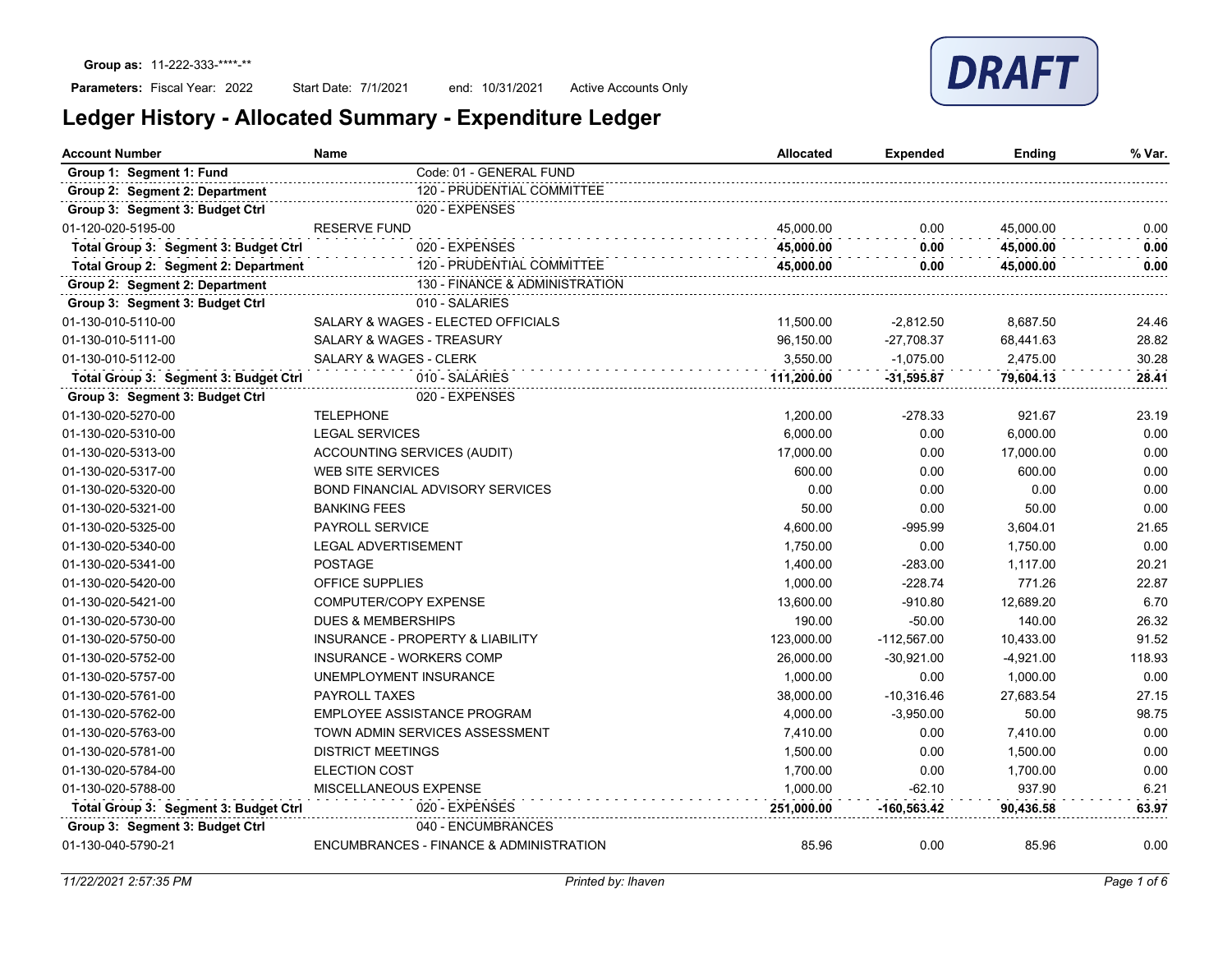Parameters: Fiscal Year: 2022

Start Date: 7/1/2021 end: 10/31/2021 Active Accounts Only

| <b>Account Number</b>                 | <b>Name</b>                               | <b>Allocated</b> | <b>Expended</b> | Ending       | % Var. |
|---------------------------------------|-------------------------------------------|------------------|-----------------|--------------|--------|
| Total Group 3: Segment 3: Budget Ctrl | 040 - ENCUMBRANCES                        | 85.96            | 0.00            | 85.96        | 0.00   |
| Total Group 2: Segment 2: Department  | 130 - FINANCE & ADMINISTRATION            | 362,285.96       | $-192, 159.29$  | 170,126.67   | 53.04  |
| Group 2: Segment 2: Department        | 220 - FIRE                                |                  |                 |              |        |
| Group 3: Segment 3: Budget Ctrl       | 010 - SALARIES                            |                  |                 |              |        |
| 01-220-010-5113-00                    | SALARY & WAGES - CHIEF                    | 160,465.00       | $-50,413.52$    | 110,051.48   | 31.42  |
| 01-220-010-5115-00                    | SALARY & WAGES - DEPUTY CHIEF             | 117,875.00       | $-37,033.50$    | 80,841.50    | 31.42  |
| 01-220-010-5120-00                    | SALARY & WAGES - PERM FULL TIME           | 959,800.00       | $-325,407.46$   | 634,392.54   | 33.90  |
| 01-220-010-5124-00                    | <b>SALARY &amp; WAGES - INCIDENT PERM</b> | 35,000.00        | $-9,096.05$     | 25,903.95    | 25.99  |
| 01-220-010-5125-00                    | SALARY & WAGES - TRAINING FT              | 75,000.00        | $-4,386.12$     | 70,613.88    | 5.85   |
| 01-220-010-5126-00                    | SALARY & WAGES - VACATION COVERAGE        | 116,820.00       | $-39,115.32$    | 77,704.68    | 33.48  |
| 01-220-010-5127-00                    | SALARY & WAGES - SICK COVERAGE            | 100,000.00       | $-14,195.90$    | 85,804.10    | 14.20  |
| 01-220-010-5128-00                    | SALARY & WAGES - PERSONAL COVERAGE        | 32,600.00        | $-8,046.56$     | 24,553.44    | 24.68  |
| 01-220-010-5129-00                    | SALARY & WAGES - HOLIDAY PAY              | 49,880.00        | $-21,852.00$    | 28,028.00    | 43.81  |
| 01-220-010-5130-00                    | SALARY & WAGES - FULL TIME INJURY         | 60,000.00        | $-36,962.70$    | 23,037.30    | 61.60  |
| 01-220-010-5131-00                    | SALARY & WAGES - OTHER UNION              | 2,000.00         | 0.00            | 2,000.00     | 0.00   |
| 01-220-010-5132-00                    | SALARY & WAGES - EMERG LABOR              | 25,000.00        | $-3,426.56$     | 21,573.44    | 13.71  |
| 01-220-010-5133-00                    | SALARY & WAGES - LONGEVITY PAY            | 9,550.00         | $-2,100.00$     | 7,450.00     | 21.99  |
| 01-220-010-5144-00                    | SALARY & WAGES - EDUC INCENTIVE           | 53,920.00        | 0.00            | 53,920.00    | 0.00   |
| 01-220-010-5150-00                    | SALARY & WAGES - OTHER FT                 | 25,000.00        | $-5,556.50$     | 19,443.50    | 22.23  |
| 01-220-010-5155-00                    | SALARY & WAGES - EMS OFFICER              | 10,000.00        | $-282.75$       | 9,717.25     | 2.83   |
| Total Group 3: Segment 3: Budget Ctrl | 010 - SALARIES                            | 1,832,910.00     | $-557,874.94$   | 1,275,035.06 | 30.44  |
| Group 3: Segment 3: Budget Ctrl       | 020 - EXPENSES                            |                  |                 |              |        |
| 01-220-020-5210-00                    | <b>ELECTRICITY</b>                        | 14,000.00        | $-3,277.23$     | 10,722.77    | 23.41  |
| 01-220-020-5212-00                    | <b>HEATING</b>                            | 6,550.00         | $-391.42$       | 6,158.58     | 5.98   |
| 01-220-020-5213-00                    | <b>GASOLINE/DIESEL</b>                    | 12,000.00        | $-3,152.02$     | 8,847.98     | 26.27  |
| 01-220-020-5243-00                    | <b>REPAIRS/MAINT - BUILDINGS</b>          | 17,000.00        | $-1,363.08$     | 15,636.92    | 8.02   |
| 01-220-020-5245-00                    | REPAIRS/MAINT - GROUNDS                   | 3,500.00         | $-760.00$       | 2,740.00     | 21.71  |
| 01-220-020-5246-00                    | <b>REPAIRS/MAINT - VEHICLES</b>           | 26,000.00        | $-3,608.05$     | 22,391.95    | 13.88  |
| 01-220-020-5247-00                    | REPAIRS/MAINT - RADIO EQUIP               | 5,000.00         | 0.00            | 5,000.00     | 0.00   |
| 01-220-020-5248-00                    | MAINT - PROTECTIVE CLOTHING               | 14,000.00        | $-769.99$       | 13,230.01    | 5.50   |
| 01-220-020-5249-00                    | <b>MAINT - UNIFORMS FT</b>                | 12,000.00        | $-739.00$       | 11,261.00    | 6.16   |
| 01-220-020-5270-00                    | <b>TELEPHONE</b>                          | 3,500.00         | $-772.98$       | 2,727.02     | 22.09  |
| 01-220-020-5275-00                    | 911 DISPATCH                              | 37,500.00        | 0.00            | 37,500.00    | 0.00   |
| 01-220-020-5277-00                    | TELEPHONE LINES - OTHER                   | 4,500.00         | $-479.48$       | 4,020.52     | 10.66  |
| 01-220-020-5300-00                    | PROFESSIONAL SERVICES                     | 20,000.00        | 0.00            | 20,000.00    | 0.00   |
| 01-220-020-5310-00                    | <b>LEGAL SERVICES</b>                     | 35,000.00        | $-700.00$       | 34,300.00    | 2.00   |
| 01-220-020-5312-00                    | PHYSICALS/PAT                             | 3,400.00         | $-240.00$       | 3,160.00     | 7.06   |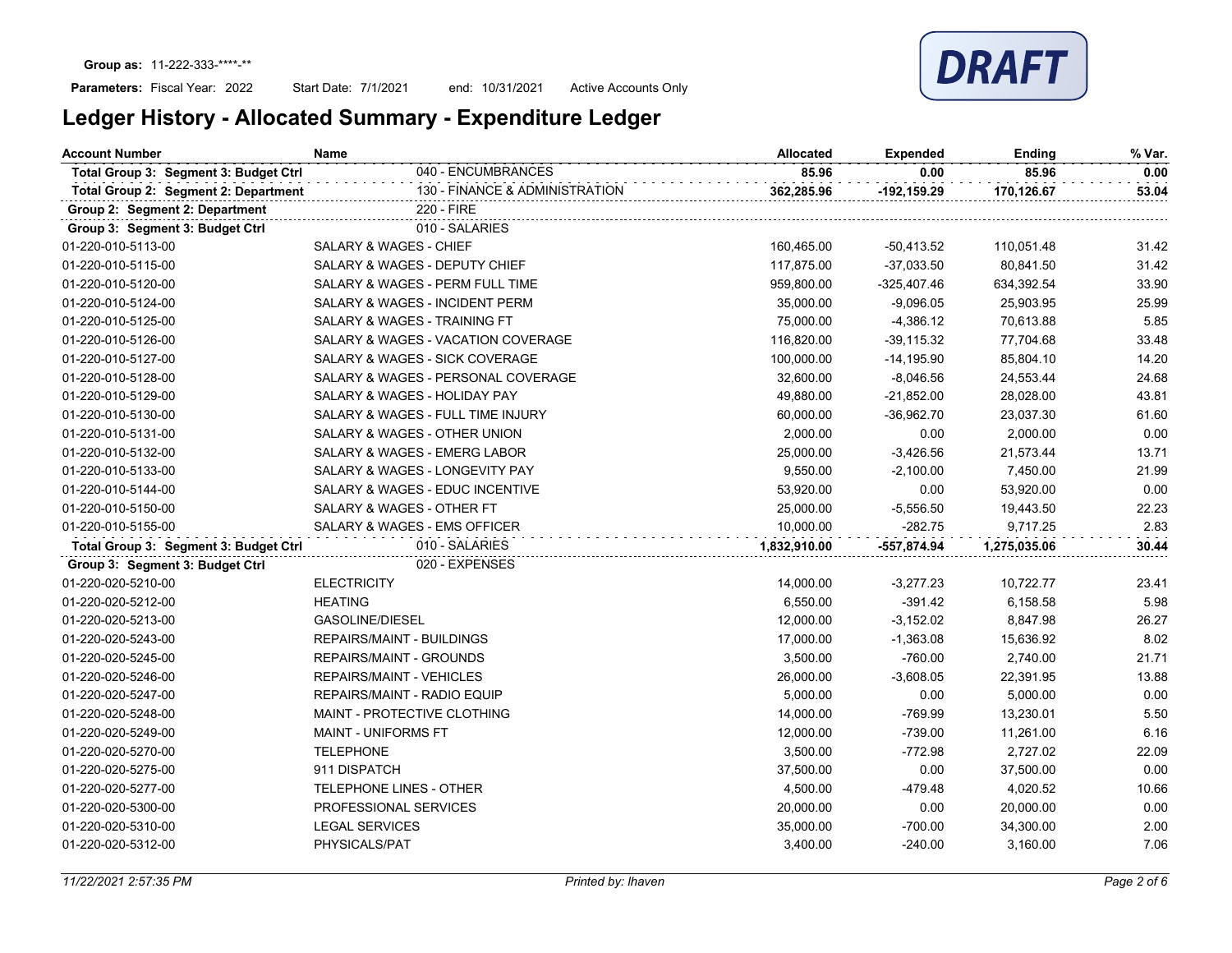Start Date: 7/1/2021 end: 10/31/2021 Active Accounts Only



| <b>Account Number</b>                 | <b>Name</b>                                | <b>Allocated</b> | <b>Expended</b> | Ending       | % Var. |
|---------------------------------------|--------------------------------------------|------------------|-----------------|--------------|--------|
| 01-220-020-5316-00                    | <b>CMED FEES</b>                           | 4,000.00         | $-2,095.73$     | 1,904.27     | 52.39  |
| 01-220-020-5324-00                    | AMBULANCE BILLING                          | 12,000.00        | $-3,234.71$     | 8,765.29     | 26.96  |
| 01-220-020-5343-00                    | ADMINISTRATIVE EXPENSE                     | 18,000.00        | $-1,550.00$     | 16,450.00    | 8.61   |
| 01-220-020-5420-00                    | <b>OFFICE SUPPLIES</b>                     | 3,500.00         | 0.00            | 3,500.00     | 0.00   |
| 01-220-020-5423-00                    | <b>FIRE/RESCUE EQUIPMENT</b>               | 10,000.00        | $-917.66$       | 9,082.34     | 9.18   |
| 01-220-020-5424-00                    | <b>BUILDING SUPPLIES</b>                   | 8,000.00         | $-1,160.61$     | 6,839.39     | 14.51  |
| 01-220-020-5427-00                    | AMBULANCE SUPPLIES/EQUIPMENT               | 38,500.00        | $-12,379.46$    | 26,120.54    | 32.15  |
| 01-220-020-5730-00                    | <b>DUES &amp; MEMBERSHIPS</b>              | 2,500.00         | $-1.000.00$     | 1.500.00     | 40.00  |
| 01-220-020-5740-00                    | <b>TRAINING &amp; EDUCATION</b>            | 22,000.00        | $-378.00$       | 21,622.00    | 1.72   |
| 01-220-020-5741-00                    | FIRE PREVENTION EDUCATION                  | 1,200.00         | 0.00            | 1.200.00     | 0.00   |
| 01-220-020-5759-00                    | <b>INFORMATION TECHNOLOGIES</b>            | 23,000.00        | $-1,630.24$     | 21,369.76    | 7.09   |
| 01-220-020-5788-00                    | MISCELLANEOUS EXPENSE                      | 1,000.00         | 0.00            | 1,000.00     | 0.00   |
| Total Group 3: Segment 3: Budget Ctrl | 020 - EXPENSES                             | 357.650.00       | -40.599.66      | 317.050.34   | 11.35  |
| Group 3: Segment 3: Budget Ctrl       | 040 - ENCUMBRANCES                         |                  |                 |              |        |
| 01-220-040-5790-21                    | <b>ENCUMBRANCES - FIRE</b>                 | 3,980.92         | $-3,980.92$     | 0.00         | 100.00 |
| Total Group 3: Segment 3: Budget Ctrl | 040 - ENCUMBRANCES                         | 3.980.92         | $-3,980.92$     | 0.00         | 100.00 |
| Total Group 2: Segment 2: Department  | 220 - FIRE                                 | 2,194,540.92     | -602,455.52     | 1,592,085.40 | 27.45  |
| Group 2: Segment 2: Department        | 424 - STREET LIGHTING                      |                  |                 |              |        |
| Group 3: Segment 3: Budget Ctrl       | 020 - EXPENSES                             |                  |                 |              |        |
| 01-424-020-5210-00                    | STREET LIGHTS - ELECTRICITY                | 5,100.00         | $-1,334.80$     | 3,765.20     | 26.17  |
| 01-424-020-5240-00                    | <b>STREET LIGHTS - MAINT</b>               | 1,900.00         | 0.00            | 1,900.00     | 0.00   |
| Total Group 3: Segment 3: Budget Ctrl | 020 - EXPENSES                             | 7.000.00         | $-1,334.80$     | 5.665.20     | 19.07  |
| Group 3: Segment 3: Budget Ctrl       | 040 - ENCUMBRANCES                         |                  |                 |              |        |
| 01-424-040-5790-21                    | <b>ENCUMBRANCES - STREET LIGHTS</b>        | 593.38           | -593.38         | 0.00         | 100.00 |
| Total Group 3: Segment 3: Budget Ctrl | 040 - ENCUMBRANCES                         | 593.38           | $-593.38$       | 0.00         | 100.00 |
| Total Group 2: Segment 2: Department  | 424 - STREET LIGHTING                      | 7,593.38         | $-1,928.18$     | 5,665.20     | 25.39  |
| Group 2: Segment 2: Department        | <b>450 - WATER</b>                         |                  |                 |              |        |
| Group 3: Segment 3: Budget Ctrl       | 010 - SALARIES                             |                  |                 |              |        |
| 01-450-010-5114-00                    | SALARY & WAGES - SUPERINTENDENT            | 109,180.00       | $-34,302.24$    | 74,877.76    | 31.42  |
| 01-450-010-5120-00                    | SALARY & WAGES - SENIOR & JUNIOR OPERATORS | 175,155.00       | $-52,271.84$    | 122,883.16   | 29.84  |
| 01-450-010-5121-00                    | SALARY & WAGES - OFFICE MANAGER            | 63,994.00        | $-20,106.40$    | 43,887.60    | 31.42  |
| 01-450-010-5134-00                    | SALARY & WAGES - OT                        | 15,000.00        | $-3,985.53$     | 11,014.47    | 26.57  |
| 01-450-010-5140-00                    | SALARY & WAGES - ON-CALL                   | 11,700.00        | $-3,825.00$     | 7,875.00     | 32.69  |
| Total Group 3: Segment 3: Budget Ctrl | 010 - SALARIES                             | 375,029.00       | $-114,491.01$   | 260,537.99   | 30.53  |
| Group 3: Segment 3: Budget Ctrl       | 020 - EXPENSES                             |                  |                 |              |        |
| 01-450-020-5210-00                    | <b>ELECTRICITY</b>                         | 75,000.00        | $-25,629.97$    | 49,370.03    | 34.17  |
| 01-450-020-5212-00                    | <b>HEATING</b>                             | 2,500.00         | $-143.32$       | 2,356.68     | 5.73   |
|                                       |                                            |                  |                 |              |        |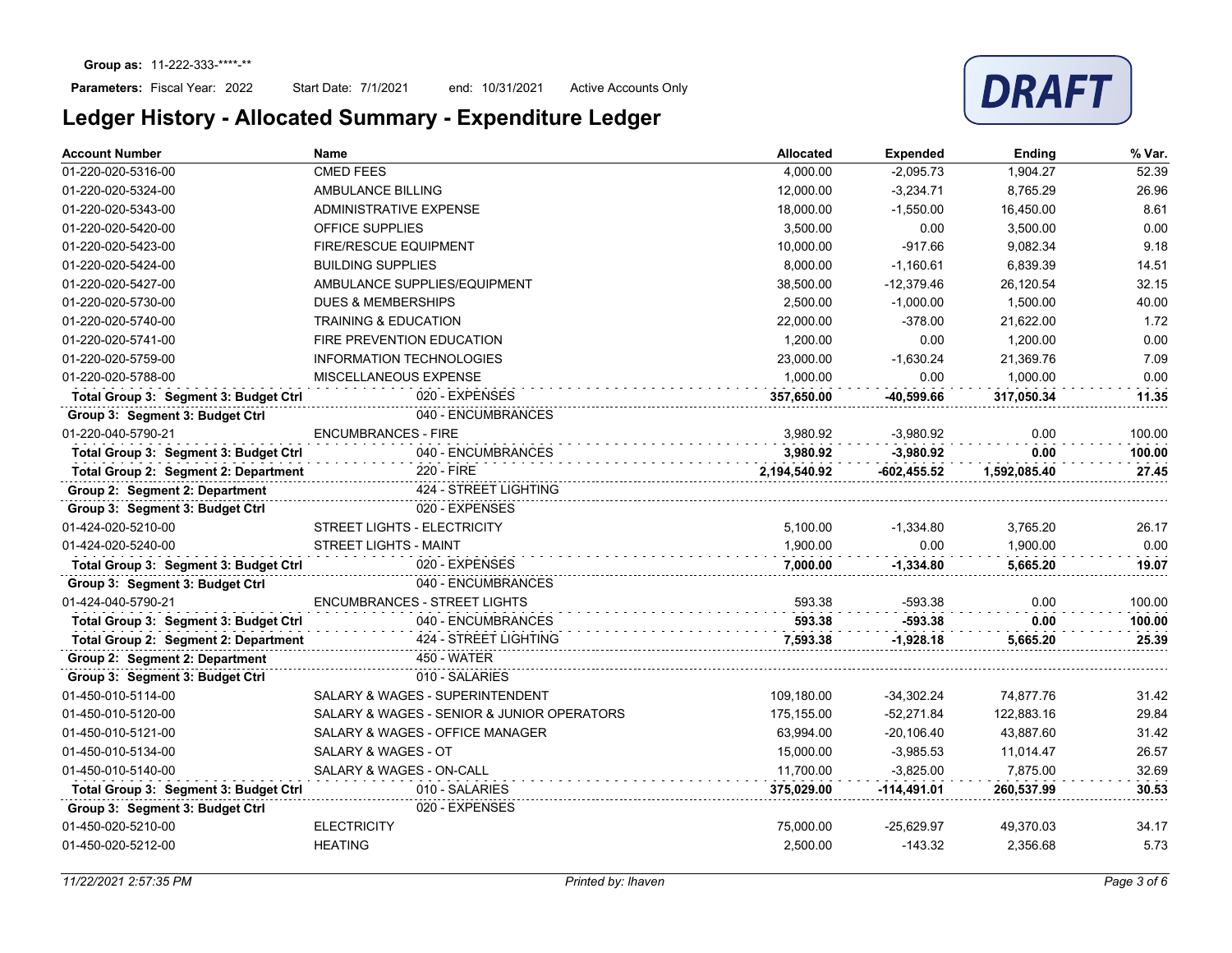Start Date: 7/1/2021 end: 10/31/2021 Active Accounts Only



| <b>Account Number</b>                 | Name                              | <b>Allocated</b> | <b>Expended</b> | Ending      | % Var. |
|---------------------------------------|-----------------------------------|------------------|-----------------|-------------|--------|
| 01-450-020-5213-00                    | <b>GASOLINE/DIESEL</b>            | 10,000.00        | $-2,477.23$     | 7,522.77    | 24.77  |
| 01-450-020-5214-00                    | <b>CHEMICALS</b>                  | 25,000.00        | $-6,778.82$     | 18,221.18   | 27.12  |
| 01-450-020-5241-00                    | <b>REPAIRS/MAINT - MAINS</b>      | 13,500.00        | $-16,752.50$    | $-3,252.50$ | 124.09 |
| 01-450-020-5242-00                    | <b>REPAIRS/MAINT - STATIONS</b>   | 40,000.00        | $-19,102.24$    | 20,897.76   | 47.76  |
| 01-450-020-5243-00                    | <b>REPAIRS/MAINT - BUILDINGS</b>  | 5,000.00         | $-330.22$       | 4,669.78    | 6.60   |
| 01-450-020-5244-00                    | <b>REPAIRS/MAINT - TESTING</b>    | 15,000.00        | $-1,786.50$     | 13,213.50   | 11.91  |
| 01-450-020-5245-00                    | <b>REPAIRS/MAINT - GROUNDS</b>    | 8,000.00         | $-2,377.98$     | 5,622.02    | 29.72  |
| 01-450-020-5246-00                    | <b>REPAIRS/MAINT - VEHICLES</b>   | 3.200.00         | $-1,539.35$     | 1.660.65    | 48.10  |
| 01-450-020-5249-00                    | <b>UNIFORMS</b>                   | 2,000.00         | $-383.20$       | 1,616.80    | 19.16  |
| 01-450-020-5270-00                    | <b>TELEPHONE</b>                  | 3.100.00         | $-837.51$       | 2,262.49    | 27.02  |
| 01-450-020-5276-00                    | <b>CONSUMPTION ASSESSMENT</b>     | 2,000.00         | 0.00            | 2,000.00    | 0.00   |
| 01-450-020-5311-00                    | <b>ENGINEERING/LEGAL</b>          | 50,000.00        | 0.00            | 50,000.00   | 0.00   |
| 01-450-020-5340-00                    | <b>LEGAL ADVERTISEMENT</b>        | 5,000.00         | 0.00            | 5,000.00    | 0.00   |
| 01-450-020-5341-00                    | <b>POSTAGE</b>                    | 7,500.00         | $-2,026.48$     | 5,473.52    | 27.02  |
| 01-450-020-5342-00                    | <b>PRINTING</b>                   | 8,000.00         | $-1,836.00$     | 6,164.00    | 22.95  |
| 01-450-020-5420-00                    | <b>OFFICE SUPPLIES</b>            | 1,000.00         | 0.00            | 1,000.00    | 0.00   |
| 01-450-020-5421-00                    | <b>COMPUTER/COPY EXPENSE</b>      | 8,300.00         | $-2.092.00$     | 6.208.00    | 25.20  |
| 01-450-020-5424-00                    | <b>BUILDING SUPPLIES</b>          | 500.00           | 0.00            | 500.00      | 0.00   |
| 01-450-020-5425-00                    | TOOLS/HARDWARE                    | 1.500.00         | $-56.45$        | 1.443.55    | 3.76   |
| 01-450-020-5450-00                    | <b>METER REPLACEMENT</b>          | 10,000.00        | 0.00            | 10,000.00   | 0.00   |
| 01-450-020-5730-00                    | <b>DUES &amp; LICENSES</b>        | 2,650.00         | $-1,660.17$     | 989.83      | 62.65  |
| 01-450-020-5740-00                    | <b>TRAINING &amp; EDUCATION</b>   | 6,000.00         | $-417.60$       | 5,582.40    | 6.96   |
| 01-450-020-5788-00                    | MISCELLANEOUS EXPENSE             | 1,500.00         | $-475.00$       | 1,025.00    | 31.67  |
| 01-450-020-5789-00                    | SERVICE CONNECTIONS               | 26,000.00        | $-8,936.18$     | 17,063.82   | 34.37  |
| Total Group 3: Segment 3: Budget Ctrl | 020 - EXPENSES                    | 332,250.00       | $-95,638.72$    | 236,611.28  | 28.79  |
| Group 3: Segment 3: Budget Ctrl       | 040 - ENCUMBRANCES                |                  |                 |             |        |
| 01-450-040-5790-21                    | <b>ENCUMBRANCES - WATER</b>       | 29.248.85        | $-6,919.95$     | 22,328.90   | 23.66  |
| Total Group 3: Segment 3: Budget Ctrl | 040 - ENCUMBRANCES                | 29.248.85        | $-6.919.95$     | 22,328.90   | 23.66  |
| Group 3: Segment 3: Budget Ctrl       | 090 - TRANSFERS                   |                  |                 |             |        |
| 01-450-090-5963-00                    | USDA MAINTENANCE RESERVE TRANSFER | 15.500.00        | 0.00            | 15,500.00   | 0.00   |
| Total Group 3: Segment 3: Budget Ctrl | 090 - TRANSFERS                   | 15,500.00        | 0.00            | 15,500.00   | 0.00   |
| Total Group 2: Segment 2: Department  | 450 - WATER                       | 752,027.85       | -217,049.68     | 534,978.17  | 28.86  |
| Group 2: Segment 2: Department        | 490 - FACILITIES MAINTENANCE      |                  |                 |             |        |
| Group 3: Segment 3: Budget Ctrl       | 010 - SALARIES                    |                  |                 |             |        |
| 01-490-010-5160-00                    | SALARY & WAGES - PART TIME        | 3,759.00         | $-1,691.20$     | 2,067.80    | 44.99  |
| Total Group 3: Segment 3: Budget Ctrl | 010 - SALARIES                    | 3,759.00         | $-1,691.20$     | 2.067.80    | 44.99  |
| Group 3: Segment 3: Budget Ctrl       | 020 - EXPENSES                    |                  |                 |             |        |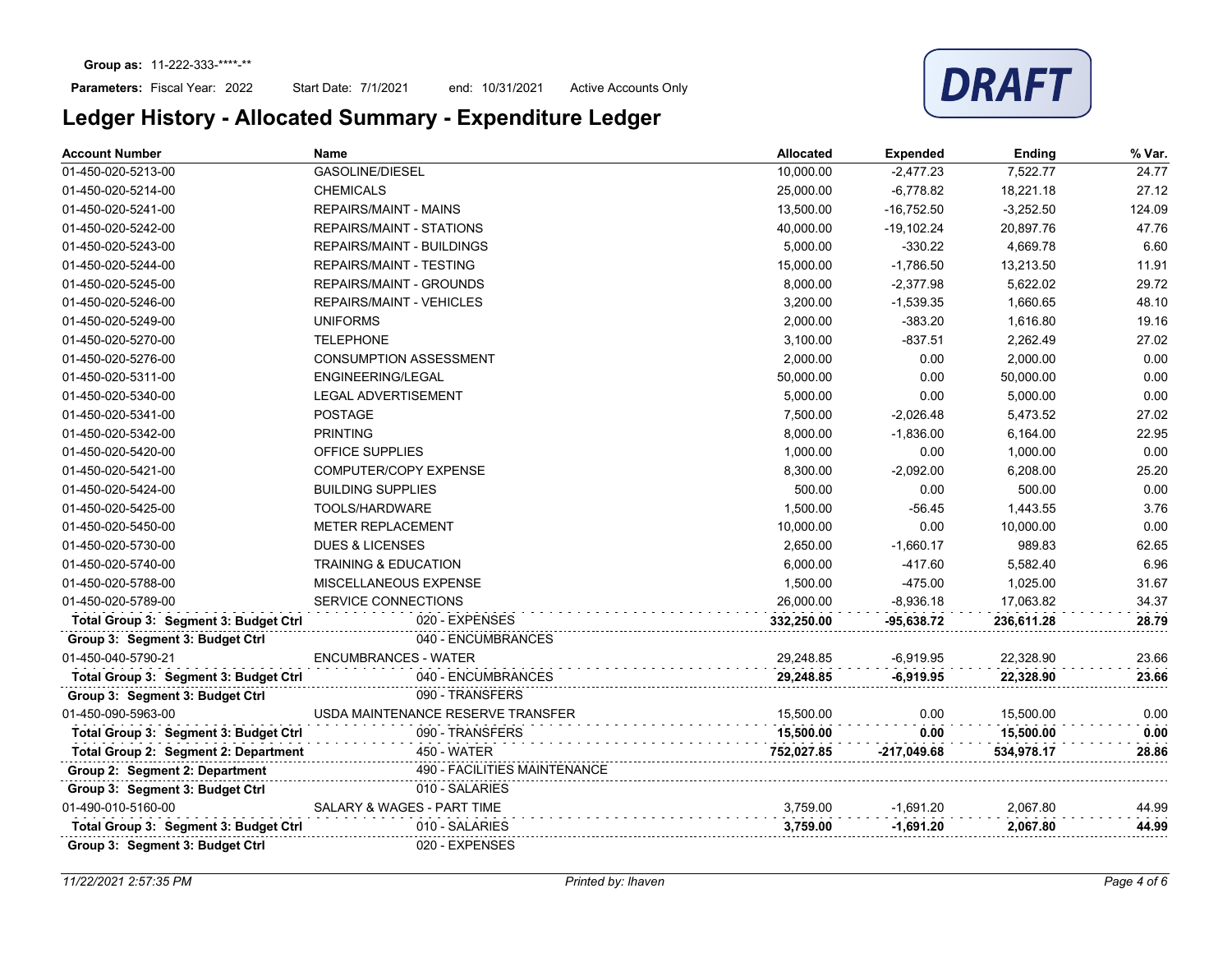### Parameters: Fiscal Year: 2022

Start Date: 7/1/2021 end: 10/31/2021 Active Accounts Only

| Account Number                        | Name                                  | Allocated       | <b>Expended</b> | <b>Ending</b>   | % Var.   |
|---------------------------------------|---------------------------------------|-----------------|-----------------|-----------------|----------|
| 01-490-020-5210-00                    | <b>ELECTRICITY</b>                    | 2,000.00        | $-453.24$       | 1,546.76        | 22.66    |
| 01-490-020-5211-00                    | <b>WATER</b>                          | 400.00          | $-50.00$        | 350.00          | 12.50    |
| 01-490-020-5212-00                    | <b>HEAT - OIL/GAS</b>                 | 2,400.00        | $-41.91$        | 2,358.09        | 1.75     |
| 01-490-020-5243-00                    | <b>REPAIRS/MAINT - BUILDINGS</b>      | 7,000.00        | $-387.20$       | 6,612.80        | 5.53     |
| 01-490-020-5245-00                    | <b>REPAIRS/MAINT - GROUNDS</b>        | 5,000.00        | $-1,005.00$     | 3,995.00        | 20.10    |
| 01-490-020-5251-00                    | REPAIRS/MAINT - HVAC                  | 500.00          | 0.00            | 500.00          | 0.00     |
| 01-490-020-5270-00                    | <b>TELEPHONE</b>                      | 1,700.00        | $-586.31$       | 1,113.69        | 34.49    |
| 01-490-020-5273-00                    | <b>ALARM SERVICE</b>                  | 425.00          | $-725.00$       | $-300.00$       | 170.59   |
| 01-490-020-5424-00                    | <b>BUILDING SUPPLIES</b>              | 200.00          | 0.00            | 200.00          | 0.00     |
| 01-490-020-5426-00                    | <b>CUSTODIAL SUPPLIES</b>             | 300.00          | 0.00            | 300.00          | 0.00     |
| 01-490-020-5788-00                    | MISCELLANEOUS EXPENSE                 | 100.00          | $-1.67$         | 98.33           | 1.67     |
| Total Group 3: Segment 3: Budget Ctrl | 020 - EXPENSES                        | 20,025.00       | $-3,250.33$     | 16,774.67       | 16.23    |
| Group 3: Segment 3: Budget Ctrl       | 040 - ENCUMBRANCES                    |                 |                 |                 |          |
| 01-490-040-5790-21                    | ENCUMBRANCES - PUBLIC BUILDINGS       | 279.00          | $-279.00$       | 0.00            | 100.00   |
| Total Group 3: Segment 3: Budget Ctrl | 040 - ENCUMBRANCES                    | 279.00          | $-279.00$       | 0.00            | 100.00   |
| Total Group 2: Segment 2: Department  | 490 - FACILITIES MAINTENANCE          | 24,063.00       | $-5,220.53$     | 18,842.47       | 21.70    |
| Group 2: Segment 2: Department        | 610 - PUBLIC LIBRARY                  |                 |                 |                 |          |
| Group 3: Segment 3: Budget Ctrl       | 020 - EXPENSES                        |                 |                 |                 |          |
| 01-610-020-5766-00                    | <b>LIBRARY FUNDING</b>                | 24,255.00       | $-24,255.00$    | 0.00            | 100.00   |
| Total Group 3: Segment 3: Budget Ctrl | 020 - EXPENSES                        | 24,255.00       | $-24,255.00$    | 0.00            | 100.00   |
| Total Group 2: Segment 2: Department  | 610 - PUBLIC LIBRARY                  | 24,255.00       | $-24,255.00$    | 0.00            | 100.00   |
| Group 2: Segment 2: Department        | 710 - DEBT SERVICE                    |                 |                 |                 |          |
| Group 3: Segment 3: Budget Ctrl       | 020 - EXPENSES                        |                 |                 |                 |          |
| 01-710-020-5910-00                    | LONG TERM DEBT - PRINCIPAL            | $-900,000.00$   | 0.00            | $-900,000.00$   | 0.00     |
| 01-710-020-5911-00                    | LONG TERM DEBT-PRINCIPAL -USDA        | 52,632.00       | 0.00            | 52,632.00       | 0.00     |
| 01-710-020-5912-00                    | LONG TERM DEBT - PRINCIPAL (new note) | 230,000.00      | $-230,000.00$   | 0.00            | 100.00   |
| 01-710-020-5915-00                    | <b>LONG TERM DEBT - INTEREST</b>      | 73,000.00       | $-72,900.00$    | 100.00          | 99.86    |
| 01-710-020-5916-00                    | LONG TERM DEBT-INTEREST - USDA        | 40,263.00       | 0.00            | 40,263.00       | 0.00     |
| 01-710-020-5920-00                    | SHORT-TERM DEBT - PRINCIPAL           | $-685,500.00$   | 0.00            | $-685,500.00$   | 0.00     |
| 01-710-020-5926-00                    | SHORT TERM INTEREST - ABATEMENTS      | 50.00           | 0.00            | 50.00           | 0.00     |
| Total Group 3: Segment 3: Budget Ctrl | 020 - EXPENSES                        | $-1,189,555.00$ | $-302,900.00$   | $-1,492,455.00$ | $-25.46$ |
| Total Group 2: Segment 2: Department  | 710 - DEBT SERVICE                    | $-1,189,555.00$ | $-302,900.00$   | -1,492,455.00   | $-25.46$ |
| Group 2: Segment 2: Department        | 910 - EMPLOYEE BENEFITS               |                 |                 |                 |          |
| Group 3: Segment 3: Budget Ctrl       | 020 - EXPENSES                        |                 |                 |                 |          |
| 01-910-020-5753-00                    | <b>INSURANCE - HEALTH</b>             | 323,000.00      | $-121,921.15$   | 201,078.85      | 37.75    |
| 01-910-020-5754-00                    | <b>INSURANCE - LIFE</b>               | 500.00          | $-162.24$       | 337.76          | 32.45    |
| 01-910-020-5755-00                    | <b>INSURANCE - DENTAL</b>             | 19,500.00       | $-6,636.85$     | 12,863.15       | 34.04    |
|                                       |                                       |                 |                 |                 |          |